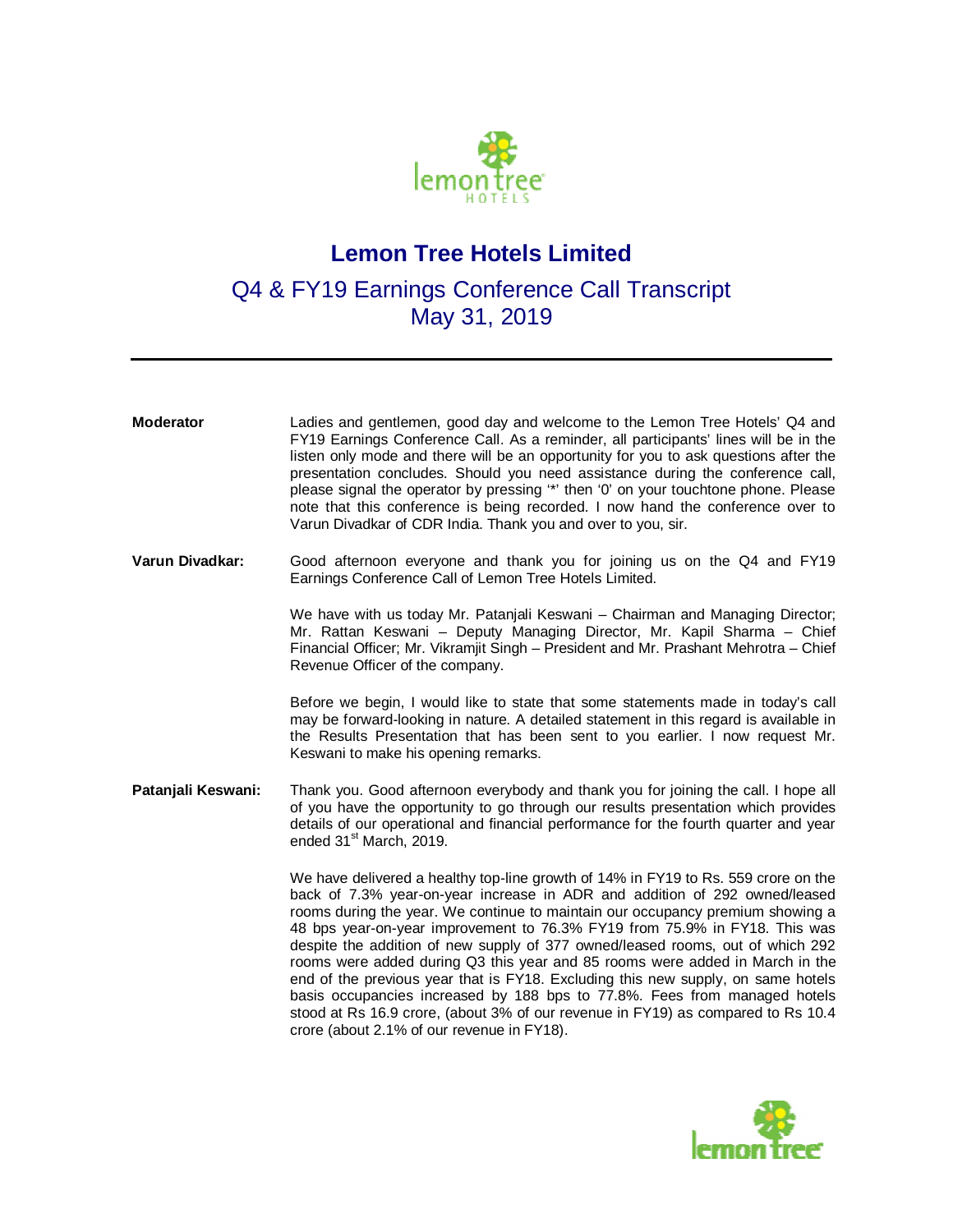ADR hikes during October 2018 were below our initial expectations impacted by multiple factors including challenges faced by the airline industry. Further, the overall slowdown in the economy and consumption led to lower sales in our direct sales channel and also the period leading up to the election outcome resulted in lower corporate travel which is incidentally continued till May. We are confident that the formation of a strong government with a majority mandate at the center should create a strong growth framework which will expand longer-term macro growth opportunities for the country. With acceleration in reforms and decision-making, normalcy restored and consumer confidence rising, we expect an uptick in ADRs in the coming years.

Our focus on cost controls on operating leverage resulted in EBITDA growth of 24.1% year-on-year to Rs. 178.7 crore in FY19 while margins expanded by 268 bps year-on-year to 31.9%. PAT increased 287% to Rs. 56.4 crore from Rs. 14.6 crore in FY18. After adjusting for the deferred tax and the initial losses that we have faced in our recently launched hotels in Pune and Dehradun, Dehradun opened on 22<sup>nd</sup> October 2018 and Pune opened on 5<sup>th</sup> December, 2018 that is about six months ago. After adjusting for these losses and deferred tax impact, PAT increased 190% to Rs 35 crore in FY19 from Rs 12.1 crore in FY18. Cash profits increased 64% to Rs 110 crore.

For Q4 FY19 total income stood at Rs 153.1 crore, up 10% as compared to Rs 139.2 crore in Q4 FY18. ADR increased by 4%. Occupancy increased by 32 bps to 77.6%. On a same hotel basis, occupancy rose by 330 bps to 80.7%. So this is the first-time same hotels have crossed 80% on a year-on-year basis. Total expenses increased by 8.3% in Q4 FY19, 96% of this was on account of those new rooms that we had opened. Same hotels cost went up by 0.4%. So this drove 100 bps expansions in EBITDA margins to 33.6% in Q4 FY19. PAT stood at Rs 33.7 crore, up 188% year-on-year while cash profit increased 96% year-on-year to Rs 48 crore.

Our current operational inventory as of the  $15<sup>th</sup>$  May'19 comprises of 56 hotels and 5,525 rooms of which about 3,000 are owned, 570 are leased and a little under 2,000 are managed. Our active development pipeline as of today consists of a total of 3,275 rooms which include 1,240 owned/leased rooms and 2,035 rooms under management contract. Of these about 1,260 rooms will be operational by the end of Q4 FY20 of which 584 are owned and 677 are managed. The owned room addition includes our 303 roomed Lemon Tree Premier hotel at Andheri East in Mumbai which has now received Occupancy Certificate from the Municipal Corporation of Greater Mumbai four days ago and it is expected to open in June, 2019. Further 142 rooms will be operational in Kolkata and 139 rooms in Udaipur by the end of Q2. We have a large supply of inventory getting operationalized in high barrier to entry and demand dense markets with higher occupancies and ADR's which should drive strong cash flows in the coming years once they are stabilized.

The project cost to the current pipeline is roughly Rs. 1,615 crore, of this Rs. 887.4 crore has already being deployed by 31<sup>st</sup> March, 2019. The balance investment of Rs 727.6 crore will be mainly funded through internal accruals and deployed in a phased manner over the next three years.

Further, and we are happy to announce that we are diversifying into the upscale segment under our brand 'Aurika Hotels & Resorts'. The first hotel under this brand will open in Udaipur as Aurika, Udaipur. This was earlier proposed as Lemon Tree Premier, Udaipur. We also intend to use the brand name Aurika for our second upcoming hotel in Mumbai international Airport. Our main focus will continue to be of course on the mid-scale and economy segment. Through Aurika, however, we

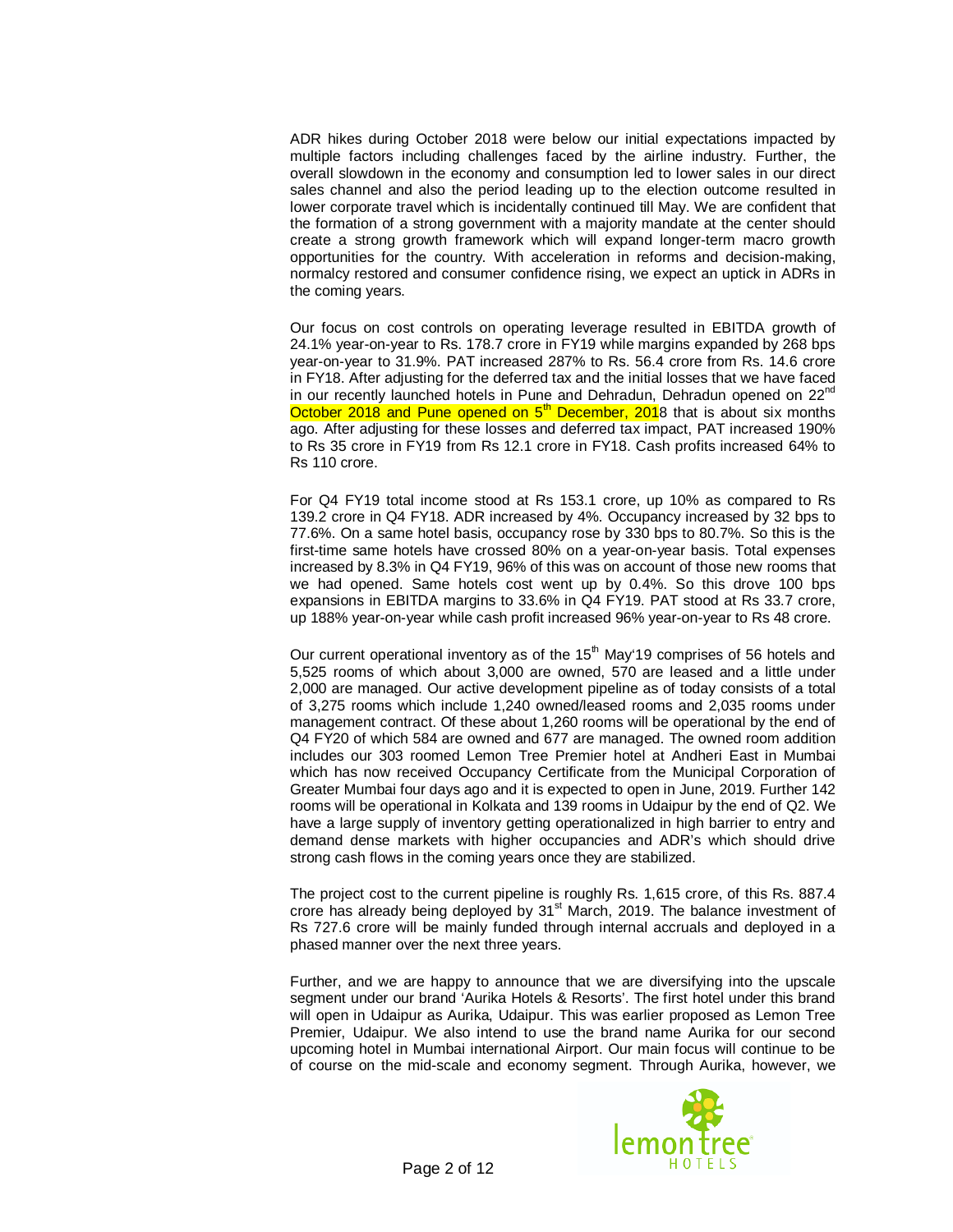will be servicing the upscale segment which is one notch above the Lemon Tree Premier. The launch of this new brand will enable Lemon Tree to target management contracts in this new segment. We see enormous opportunity to get management contracts in an asset-light way and these are high-value management contracts and also expand our share of wallet to the Indian middle-class.

We are optimistic going into FY20 and expect acceleration in our operating and financial performance. We are well-placed going ahead in terms of our market positioning, sector tailwinds and brand visibility. We will capitalize on the changing industry dynamics with a large inventory of hotels moving towards steady-state that were opened in the last 3 years during the down cycle and which will stabilize in the coming quarters to take advantage of the uptick in demand.

On that note I now come to the end of our opening remarks and would like to ask the moderator to open the lines for Q&A.

- **Moderator** Thank you. Ladies and gentlemen we will now begin with the question and answer session. The first question is from the line of Nihal Jham from Edelweiss.
- **Nihal Jham** My first question was on this new brand we are launching Aurika, I understand that when the construction of both of Mumbai and Udaipur would have started, they were planned as Lemon Tree Premiers. So why is it that we are planning to launch a fourth brand which is in the Premium segment, so just wanted your thoughts on that first?
- **Patanjali Keswani** So three points, so if you look at the branded hotel segment in India approximately 40% is in the upscale and above space, about 50,000 rooms, another 50,000 odd rooms are in the middle scale and upper mid-scale space and about 20,000-25,000 rooms are in the economy space, so it's a total of approximately 1,25,000 rooms. We found some very interesting trends; one was that a large number of our customers, we find contrary to conventional wisdom pay very different rates for different reasons for use. For example, there are a large number of Lemon Tree customers who pay us Rs. 3,000 to 4,000 in a Tier II city Lemon Tree or RedFox. But when they go on a holiday to Goa in the same brand that is Lemon Tree they pay us Rs. 8,000. So this movement interested us, so we did a survey and a study across our few hundred thousand customers. That was the first time we realized that many of our customers we could expand the share of wallet, so that was one. The second point was that of the 50,000 upper upscale and luxury rooms in India roughly 25,000 are delivering poor return on capital. So it so happened that when Carnation was launched, a couple of hotels came to us which were technically branded upscale but we took them on as Lemon Tree Premiers and we discovered that our cost structure we could increase operating profit by 20% to 40%. I'm not taking into account any revenue improvement we brought. Now typically fees which are paid for upscale and upper upscale hotels are roughly double the fees that are paid per room for mid-scale and upper mid-scale hotels. So keeping these two in mind which is trying to expand share of wallet of our customers and future customers and the fact that there was distress in the upscale and upper upscale segment and the fact that we were opening this hotel in Udaipur where we felt that the opportunity to target average room rates in the range of Rs. 12,000-15,000 existed which is also one of the reasons by the way why Udaipur was delayed. One was of course that we didn't want to open it in summer. Number two was we wanted the brand, so we have invested a little more capital in that hotel and we plan to launch Aurika with this main objective, capture greater share of our existing customers and new customers and also massively increase our fees in Carnation Hotels going forward. Same logic applies for the second hotel in Mumbai which is

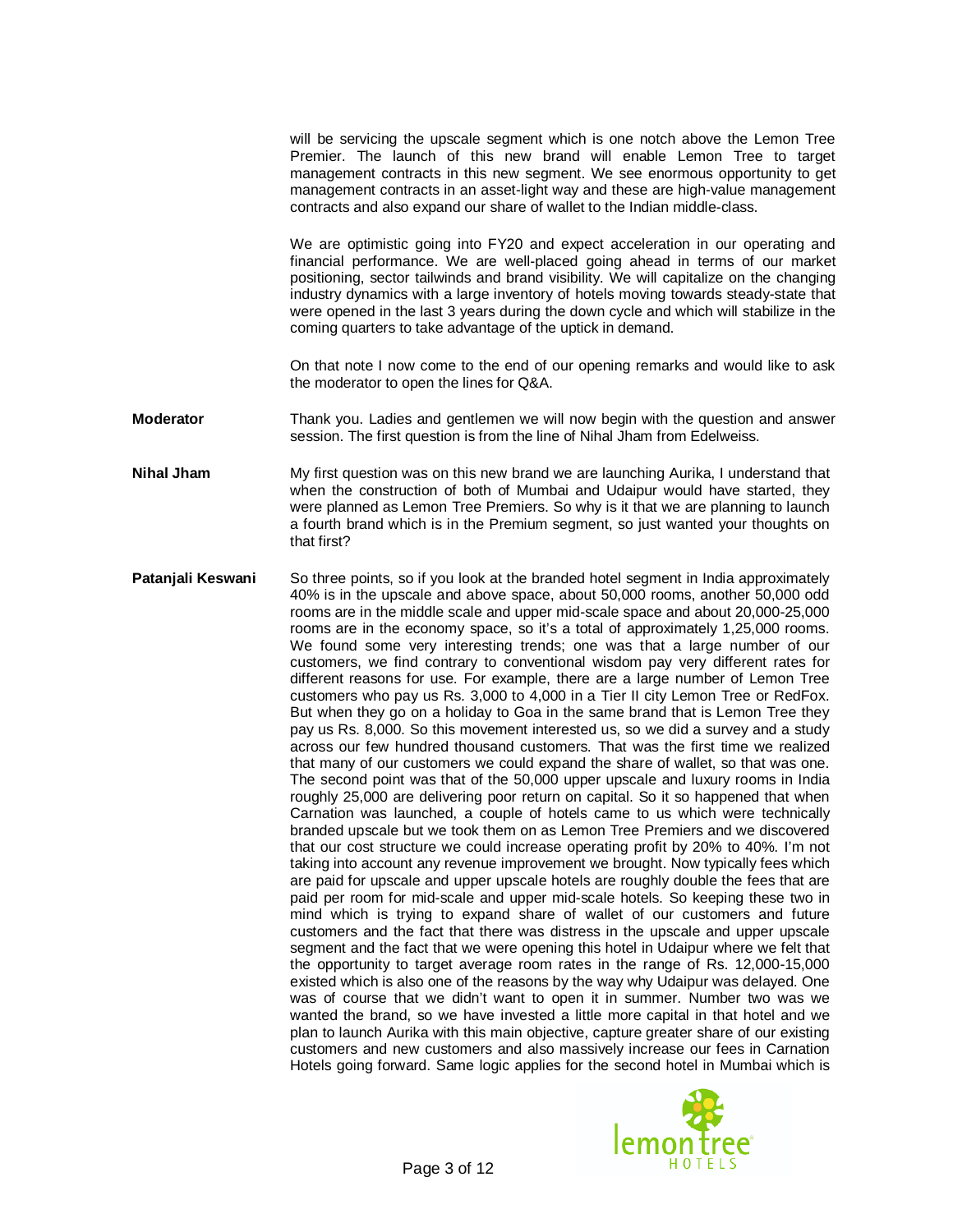Mumbai International Airport, it was an interesting exercise. When we initially designed this hotel we were given a lower height than expected. So we decided to expand horizontally and in the process we found we could build much larger rooms and more cost effectively. So actually Mumbai International Airport will not be 570 or 580 rooms as we initially conceived. It is now going to be 670 rooms. It is going to be the largest hotel in India on a standalone basis and it will be under the Aurika brand and we are very confident that because it is Aurika and with the current cache we have with our million plus loyalty members, we will be able to target ARRs about 25% to 40% above what we would get in the Lemon Tree Premier in that city.

- **Nihal Jham** Just adding on to that, so going forward are we first of all planning to convert any of the other existing owned pipeline into Aurika and will this brand be used mainly for management contracts driven expansion or you plan to start your owned hotels also?
- **Patanjali Keswani** No, so to answer the point, there is one hotel in Jim Corbett Park which was actually initially designed as a 5 star plus hotel, we took it under management as a Lemon Tree Premier. But we feel that we can reprice it significantly under the Aurika brand. To answer the second point of your question, we have zero intention of building anymore Aurika's. We intend to target management contracts across India under this brand and basically expand into the—well I am using this word loosely—into the 4.5 star segment.
- **Nihal Jham** Just on the Mumbai Airport, I have seen the presentation. Is there been a delay in terms of commissioning from March '21 to November '21?
- **Patanjali Keswani** MIAL what's happened is again the same reason we have redesigned it. There was also an interesting issue and this is one of the problems in India which are unanticipated. So when we started digging the basement, an apartment building 100 m away from us started complaining about tremors about feeling the vibration and as a result worked was intermittently stopped on and off till finally we went and redesigned that side of the basement and that took 2 months. So this is the reality of development in India with best efforts you can be 100% sure of what you will do but external environment is still very hostile to real-estate development.
- **Nihal Jham** Just one last question on the current quarter ADR, do understand that it has been impacted by the issues that you mentioned, so in the absence of this what is the kind of pricing fees that you are targeting in this peak season and also if you give me any sense on how the corporate pricing rates have happened for this year?
- **Patanjali Keswani** If you look at ARR for January-February and March, the increase is coming to, total is coming to 4.4% whereas in the same hotels, the first nine months we did about 8.5% to 9%. So that's why we have averaged 7.5%, so clearly there has been a slowdown in travel and a shift in mix. So what happens typically is, you see we were hit by three rallies. One, a large amount of airline seats disappeared, initially gradually and as you know with the unfortunate shutdown of Jet Airways, a large percentage I think mid-teens of seat in India have not being replaced. So as a result air rates went up that was the first issue. So now when air rates go up a certain number of people decided not to travel because it becomes unaffordable. As I said in the second impact, there has been a very clear slowdown in the consumption sector, we find it with our consumers also. For example, the demand from the auto sector has really dropped in for hotel rooms, similarly in consumer staple, similarly in FMCG and so on. So certain segments that were going through a slowdown, obviously their consumption of hotel rooms also fell. So we decided

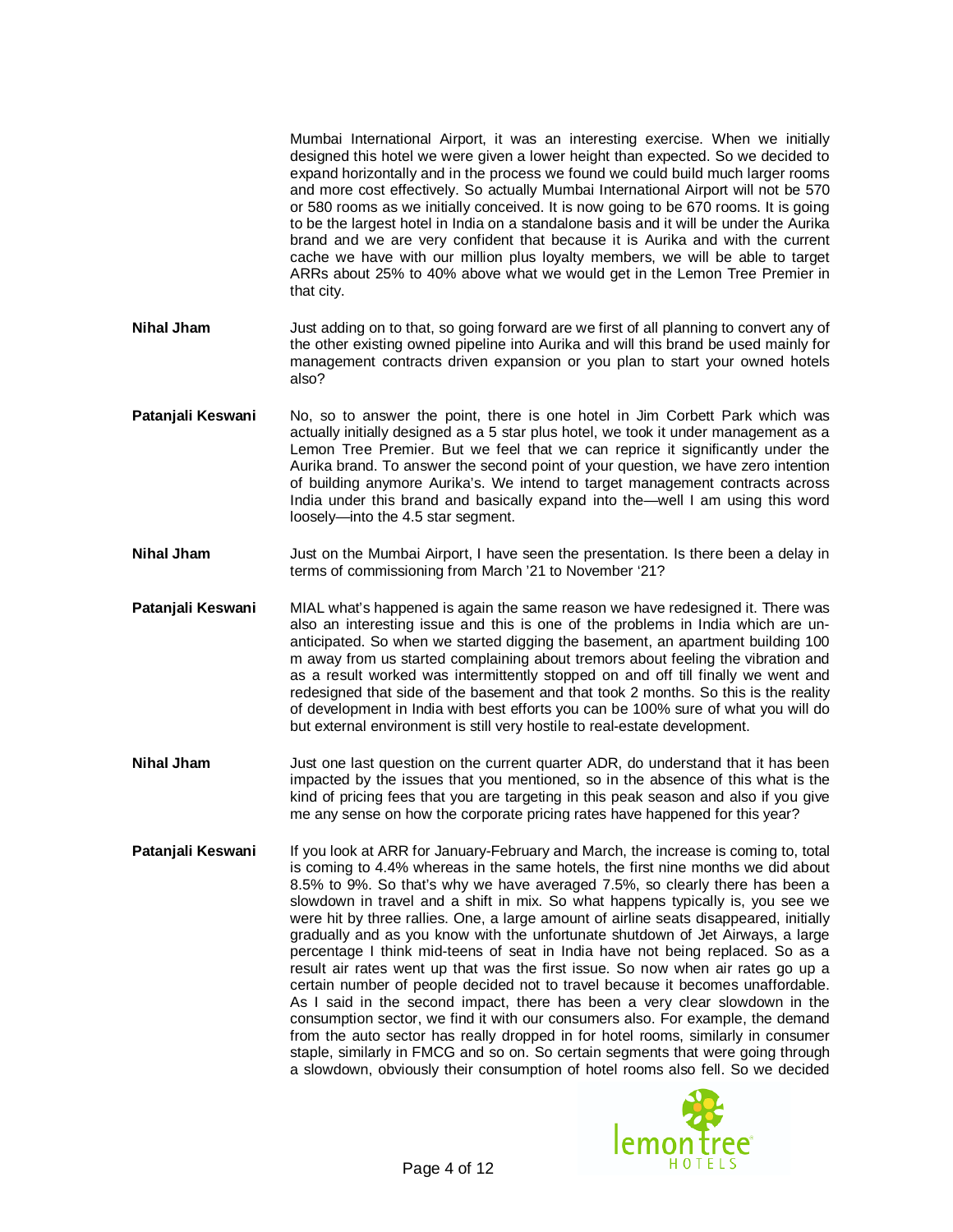we would focus on the retail segment. Now in order to stimulate retail segment demand requires going online and online is unfortunately in this case we had to actually give discounts on an ad-hoc basis stimulate incremental demand in the retail segments so which is why in Q4 our ARR only increase 4.4%. Now if you look at January last year we went to 8.5%, in February we went up 6.7%, in March we went up 2.1%, so that's why the average came to 4.4%. Now going forward what is our expectation, it so happens that Mumbai we expect to open in June, so if I look at a same store I would expect that it would be 9% to 10% price hike in October this year but the new hotels that we are opening have typically a price which is 1.2X to 1.8X our ARR and since there a significant amount of inventory we expect weighted average ARR should be north of 10%.

- **Moderator** The next question is from the line of Sriram Rajaram from Sundaram Mutual Fund.
- **Sriram Rajaram** Any update on your deal with Keys Hotels? So I see that even the Kolkata property has been pushed to October this year, any reasons for the delay? Can we expect it to open in October or how do you see this?
- Patanjali Keswani Kolkata is ready this month. So any of you are in Kolkata you will see a fully ready hotel, same story. So let me give you some flavor of how approvals happen and why it is so difficult to predict and therefore we often get delayed. So then we applied for Mumbai, they ask for 30 new approvals which were not there in the original list. So when we were running around getting those approvals, in the meantime the officers who ask for the approvals some went on holiday and a large number of them were transferred on election duty. So they disappeared from their seats. Unfortunately in the Bombay Municipal Corporation the situation is such that if an officer who is supposed to sign a file is not there, it is not somebody else who can sign, it is only he who can sign. So that is the main reason why Mumbai got delayed by three months. Kolkata, the hotel is ready, there are only three approvals required. All the three approvals, the officers were on election duty. I'm hopeful that they will be back in June, now back to work and if that is the case I'm assuming they follow the process then it is true we can open this hotel maybe a month or two months even earlier. But I'm giving this as abundant caution based on our experience with Mumbai.
- **Sriram Rajaram** The deal with Keys, any update on that?

**Patanjali Keswani** Yes the due diligence is proceeding very satisfactorily and we hope that we will be able to make announcement by end of June which will address two concerns. One is whether we are taking it and what we expect to do with it and therefore what is the effective multiple we are buying it at and what is the effective multiple we will correct it to within a year. Number two is how we are financing it and we believe that we have found a nice way to finance it with very-very-very limited risk.

- **Moderator** The next question is from the line of Deepika Mundra from JP Morgan.
- **Deepika Mundra** Firstly I believe that you have divested some stake in the Carnation subsidiary, could you please some more details around that in terms of valuation or whatever you can disclose?
- **Patanjali Keswani** What was the rationale of opening Carnation, so roughly 7 years ago we discovered that there was a very large number of distressed hotels in the midscale and upper midscale and economy space which were being run by owners or by other operators where we felt we could add significant value. So as our brand

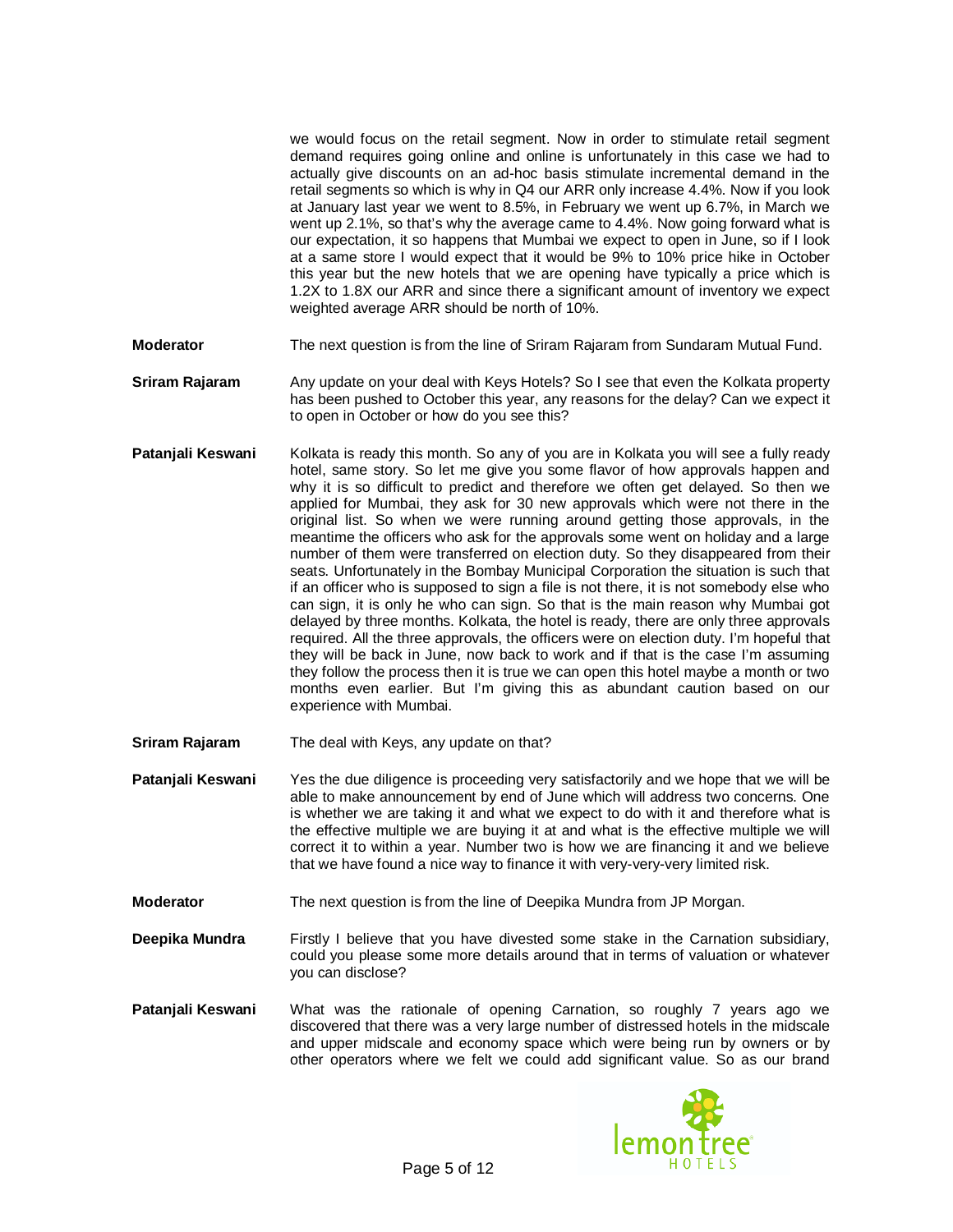became better known and as our performance was better understood across the market—and remember this was absolutely down cycle then—a lot of opportunity came our way. Now the problem with managing hotel is that you have to not only manage hotels, you have to rightfully manage the owner's expectations. So at that point Rattan Keswani, who is our Deputy MD—he was then the President of Trident Hotels in Oberois—he joined us and the understanding was that he would get the 25% stake in this new company which would use the Lemon Tree brand and platform with some sharing of fees. So typically for every Rs. 10 fees we charge Rs. 6 goes to Carnation and Rs. 4 comes directly to Lemon Tree. So in that sense effecting share is not 25% of fees, it is 15% because it is 25 of 60. Now the understanding with Rattan is very simple, we've got an external valuation done for our company is for Carnation Hotels and based on that multiple overtime, it is understood that we will buy him out and make Carnation 100% subsidiary of Lemon Tree Hotels. We also of course needed a lot of expertise, quality, patience and skill to set this new company up. So in that sense Rattan was an entrepreneur within our system and I must say he has done a wonderful job. This year he delivered Rs 16.9 crore of fees and it is growing at 30%-40%, in fact going forward probably 50% a year, compounded for the next perhaps indefinite period.

- **Deepika Mundra** On the RevPAR outlook for next year, you mentioned that with Mumbai coming into the fold there will clearly be an uptick on the ARR. Do you think that what happens with the occupancies next year given that Mumbai is a demand dense market, would you still see occupancies relatively flattish or you think they will get impacted because of the new property?
- **Patanjali Keswani** Let me explain on the occupancy; so let me explain same hotels versus new hotels so you will get an idea. When we opened our hotels in Dehradun—and I'm giving you actual numbers—when we opened our RedFox hotel which is our 40 years lease in Dehradun in October '18, in the first 5 months it did an occupancy of 50.5% last year that is for the average from October to March. I'm very pleased to tell you that today in April and May it has averaged in occupancy of 69% which means it has gone up by roughly 29 percentage points as it becomes stable, so while it made losses in H2 last year it has become highly profitable in Q1 this year. Similarly Lemon Tree Pune which opened on December 5<sup>th</sup> last year, in the first roughly 4 months it did only 33% odd occupancy. This year it is already trending towards 50%. So it takes time, every time I open a hotel two things happen, each year the hotel's cost per room is higher than the previous year because of inflation obviously, so an old hotel, 3 years old is much cheaper per room than a new hotel 3 years later. So Pune is in capital terms perhaps twice as expensive as our old hotels because it opened 7-8 years later. The depreciation is higher, the breakeven is higher, obviously we have borrowed money on it so there is interest so even though it might be EBITDA positive, it is PAT negative. So if I really did a disaggregation of our performance for Q4—and I'm going a little off your question—last year our hotels did Rs 5.9 crore same hotel, this year they did Rs 10 crore. So there was a 70% increase in PAT for old same hotel. Other income last year in Q4 was Rs 5.3 crore, this year was Rs 1.8 crore. So therefore on a PAT-to-PAT basis, the PAT appears to only have grown from Rs 11 to Rs 12 crore. Then deferred tax last year was Rs 0.5 crore, this year the benefit was Rs 24.5 crore which is how we hit Rs 36 crore. But the losses of the new hotels was a little under Rs 3 crore, so effectively we showed a Rs 33.7 crore PAT and this was the waterfall of how it came about. The broader point I'm making is that the PAT of the same hotels went up 70%. But because it is the blended average we report, it appears that we have not improved but same hotels have gone up 70%.

**Moderator** The next question is from the line of Aadesh Mehta from Ambit Capital.

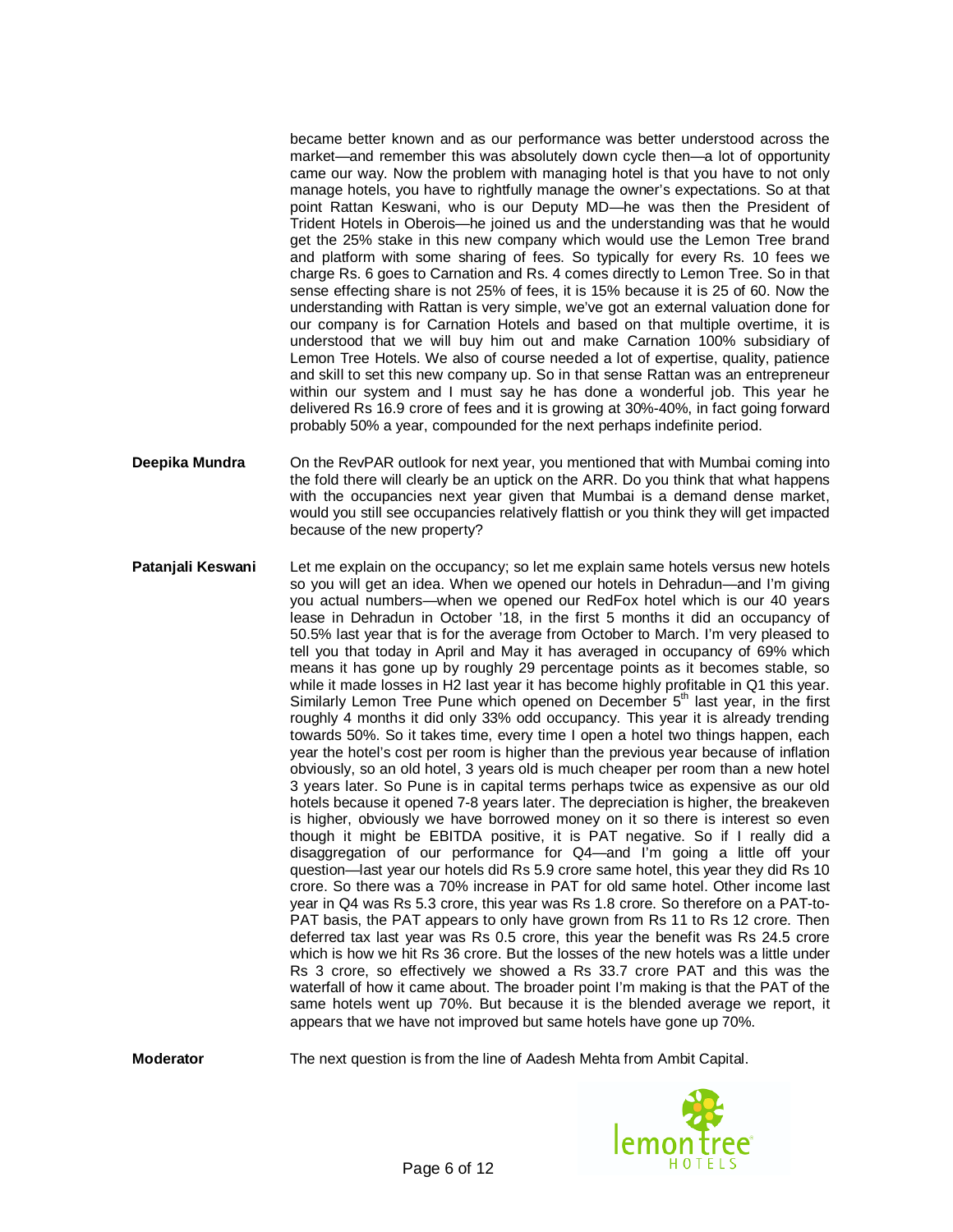- Aadesh Mehta For our Mumbai MIAL hotel we have changed the opening date to November '21, does that also build in some kind of bureaucratic delays?
- **Patanjali Keswani** Yes it does.
- **Aadesh Mehta** What kind of buffer you have on this that's what I want to understand?
- **Patanjali Keswani** So very-very good point. So here is my learning, earlier before we went public we used to track obviously project performance monthly and evaluate delays and the reasons for them. After we went public we built in a buffer of 2 months assuming that there would be some reason for delay which we cannot anticipate. However what happened as I explained to an earlier question was that it got delayed because our neighboring buildings started complaining about vibrations. Now when we went there but they were hardly there, so clearly there are many events that we cannot account for and these complaints are sometimes somewhat frivolous. But they have a huge impact in the time for development, so as I explained, they delayed it by 3 to 4 months; the basement construction which is incidentally being done by Shapoorji Pallonji. So going forward we decided that we don't want to give shocks to our investors, so we have built in a further buffer and this anticipates certain delays. If those delays are reduced then we will open before November, if those delays are extended then maybe it will exceed November. So it's very difficult for me to give a committed date. What I can give you is a committed date when the hotel will be ready. But the date when the government gives me approval is subject to factors beyond our control.
- **Aadesh Mehta** By what the date will this hotel be ready?
- **Patanjali Keswani** Let me put it simply. We have given Shapoorji a contract if I remember right for Rs 108 crore to build the shell. In my last meeting with them I said, they said they will take 27 months to build the shell and we of course will start finishing the hotel in terms of interiors and services alongside. So, this November really implies that we hope to finish this hotel by somewhere in the end of July-August. We have assumed 3-4 months approvals.
- **Aadesh Mehta** 3-4 months of approval is what we are factored in.
- **Patanjali Keswani** I have told Shapoorji that I will give them an incentive. If instead of 27 months, they give me this hotel in 24 months, so as you can imagine the incentive is significant enough that they have put a lot more people, so November as an outer date. I'm speaking from current knowledge and if we are lucky it would be 3 to 4 months earlier.
- **Aadesh Mehta** We notice a similar trend in your managed hotels as well where most of the properties if I compare the dates which you had given out in the DRHP versus in the latest investor presentation, there have been on an average around 4 to 9 month delays.
- **Patanjali Keswani** One reason for delay is the same one I told you. What I am facing obviously they are facing but another reason is that many of these are individual owners and if their main business goes through a cash flow crunch then their ability to fund these hotels gets delayed. So, we go with the scheduled way and work with their architects, we charge technical fees but if there is a delay in payments by two contractors and so on then obviously their project also gets delayed.

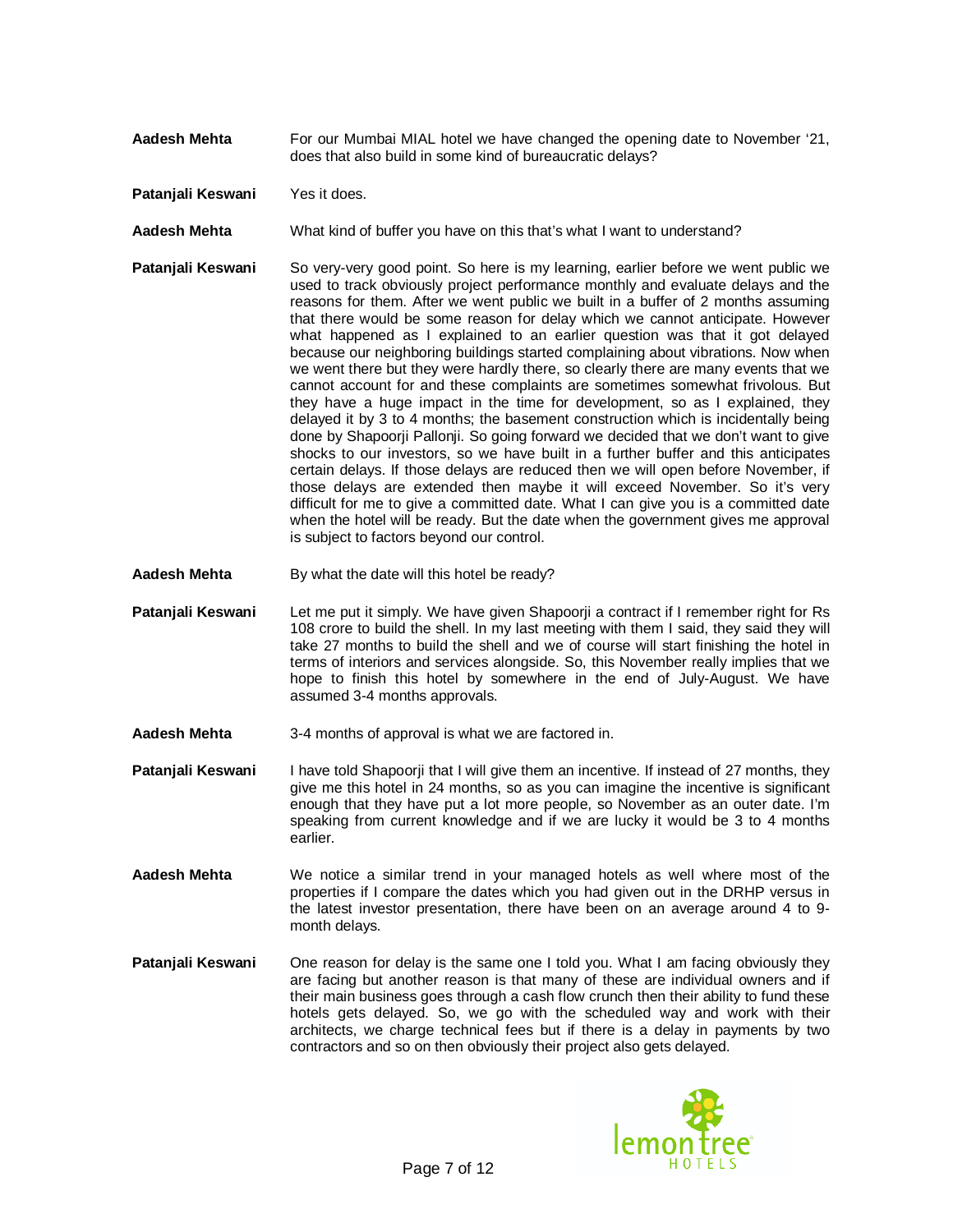- **Aadesh Mehta** Any assessment how many of these hotels would be exposed to the second risk we have highlighted?
- **Patanjali Keswani** Of payment terms?
- **Aadesh Mehta** Yeah in management contracts?
- **Patanjali Keswani** I would reckon that of the delays that you are saying which is 4-5-6-7-8-9-10-11 months, I would say at least half.
- **Aadesh Mehta** At least half of the delays are due to the second reason.
- **Moderator** The next question is from the line of Roshan Paunikar from JM Financial.
- **Roshan** Basically we are currently incrementally seeing that brand owners are adopting asset light strategy to grow. We also plan to grow significantly through this strategy. So, my question is with the increase in competition are we seeing a squeeze in terms of the management fees or is there any risk emerging to the growth?
- **Patanjali Keswani** Absolutely not. I will tell you what is happening in our case, just as an overview of management contracts in India. There are two types of management contracts. The large global chains, the management contracts which they tie up with owners of hotels are very solid and the likelihood of the owner exiting the contract unless it is under some specific defined default is very-very dim. Therefore, when a Marriott for example signs a management contract, you can safely DCF their management fees up to the end of the contract which may be 15 or 20 or 25 years. Unfortunately for whatever reasons in India in the last 15 years there has been a slight change in this and many operators are now signing contracts which can be terminated at will literally or at will by asset owners. We were very clear when we started Carnation that the quality of our management contracts would be ironclad and you could not easily terminate us because we would put in a lot of effort to build the hotel's demand and obviously, we want a fair share of return to do so. What affects us is not actually competition as much as our insistence on adherence to this management contract. We are very clear when we sign a 10-15-20 year management contract. Then line of sight of fees from there should be with veryvery low risk in terms of discount. So that will affect us but not the competition. Frankly, we have made a rough estimate, we have another 20 management contracts under consideration as we speak, so while Carnation will cross—already I think 26 hotels it will cross—over 50 hotels in current pipeline in the next 2.5-3 years. We are hopeful that we will hit 100 in 3 years. So that gives you an idea of our expectations and by the way most owners are also recommending us because we do manage and surprisingly do a relatively decent job.
- **Moderator** The next question is from the line of Himanshu Shah from HDFC Securities.
- **Himanshu Shah** There is slight increase in our debtor days and absolute debtor amounts, anything specific over here?
- **Patanjali Keswani** Yes, I will answer that. It's a question we have been also looking at. Sometimes it's a question of who owes you what? So, our days sales outstanding at the end of FY18 was only 40 days and in FY19 it went up to 55. There were number of reasons. Some of our smaller credit accounts were going through a cash crunch, so they requested us to give them a month more. Some of the very large clients that we had for their own reasons did not pay us on time as per agreed contract

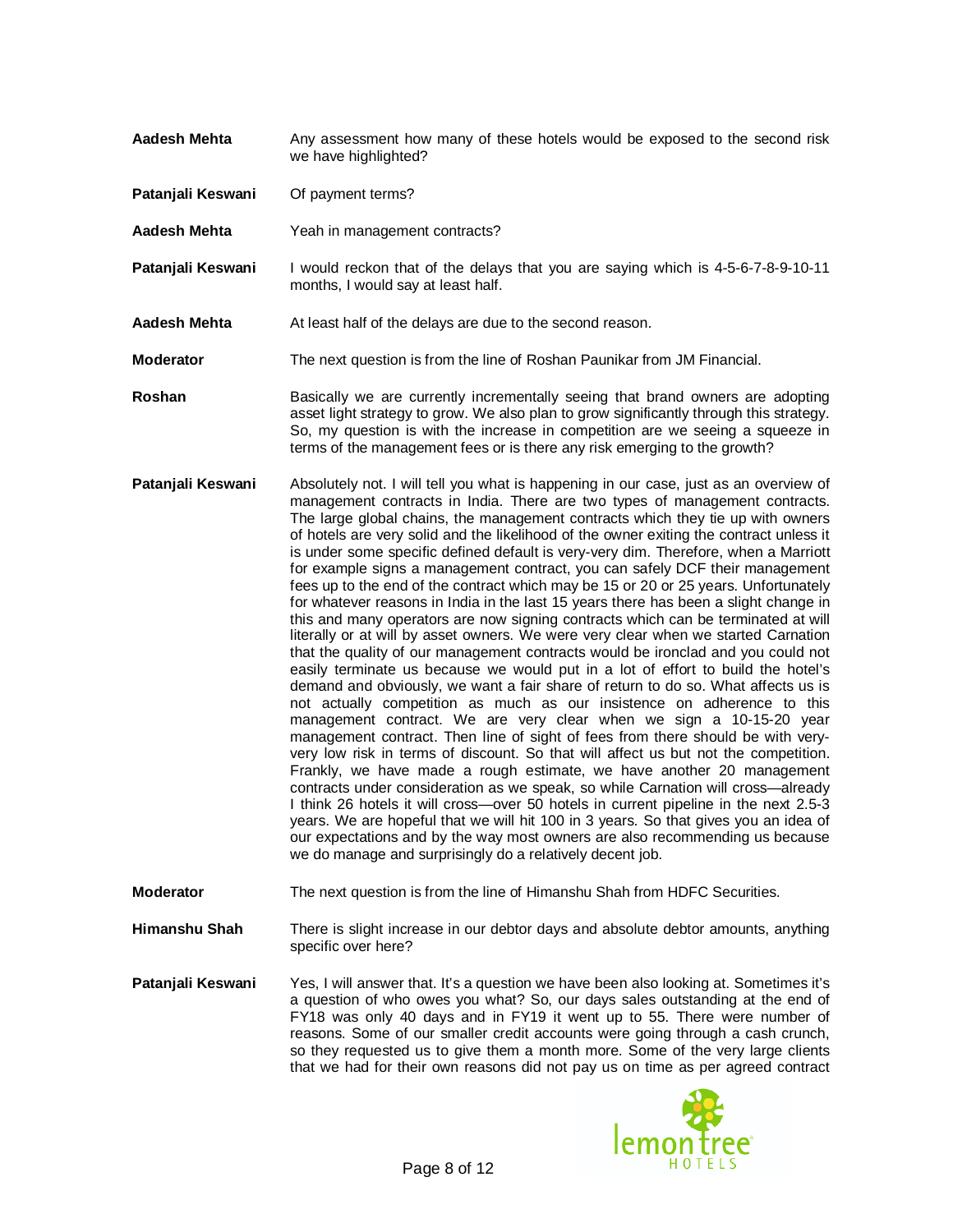terms. But I'm happy to tell you that many of them did pay us in April and May and now we are down as of today, our day sales outstanding is down to FY18 levels, it's about 43 days and we are pretty confident we will bring it down to under 40 days before the end of H1.

- **Himanshu Shah** Just the timing issue, nothing to worry on that front.
- **Patanjali Keswani** Everything is linked to the slow down. There is a very clear slowdown and I am hopeful that we are going to come out of it but certain consumption sectors are where we have clients like in the Auto sector and so on. There has been some level of stress and therefore some deferment of payment to us.
- **Himanshu Shah** What has been this deferred tax reversal related to? I probably foresee this has happened for the first time; I am not able to recall. The tax reversal that has taken place of Rs. 33 crore?
- **Patanjali Keswani** I was very pleasantly surprised to see it myself. The reversal is our past tax that we paid but because we had made losses if you remember about 3-4 years ago, we were playing a very conservative role in reversing it so I will leave it to Kapil now to answer.
- **Kapil Sharma** Himanshu, actually we followed a conservative policy because this credit which is coming in this quarter and also reflected in the financial year performance is relating to the MAT credit entitlement. The MAT is adjusted with the regular tax and regular tax is dependent on the positive and volume of profit which is leading to the regular tax liability. In the past we took a conservative call and we said that we will not recognize this credit till we have the continuous performance on the positive PAT. So for the last 6 quarters we have positive PAT and now our auditor also suggested that since you have continuous and sustainable performance on that front now you should recognize this MAT entitlement and which can be further going forward adjusted against the regular tax liability. That was the reason for that.
- **Himanshu Shah** So fair to assume Kapil that we will have cash benefits when we adjust this deferred tax in the future quarters and future years, basically?
- **Kapil Sharma** Absolutely because this is not a book entry this is the real cash which is available. Part of it is in this year and then going forward further.

**Patanjali Keswani** We will keep getting this benefit but if I summarize Himanshu if you look at our Q4 waterfall as I told you, our same hotels PAT, remember we look at cash profits so in that sense it was Rs 60 crore but our PAT was 10 crore. Then we got other income of Rs 2.6 crore, then we lost money in Dehradun and Pune of Rs 2.6 crore. The deferred tax was positive Rs 24.5 crore, then our funding of Hamstede Living Private Limited was negative Rs 0.6 crore. So, you add it all together that is the breakdown of that Rs 33.7 crore of PAT that we reported this year.

- **Himanshu Shah** Just on Aurika, what is the additional offering that we are providing to consumer above Lemon Tree Premier or is it just positioning at a slightly higher level with a differential ARR or is there any additional benefits that goes to the consumer?
- **Patanjali Keswani** Let me put it this way to you the way Aurika is run. The entire team is the highest possible quality today in India and our intention is very simple. We have produced a product at not a significantly higher cost which is much superior to Lemon Tree Premier. In fact, if any of you have time, I will call an analyst meeting in Mumbai

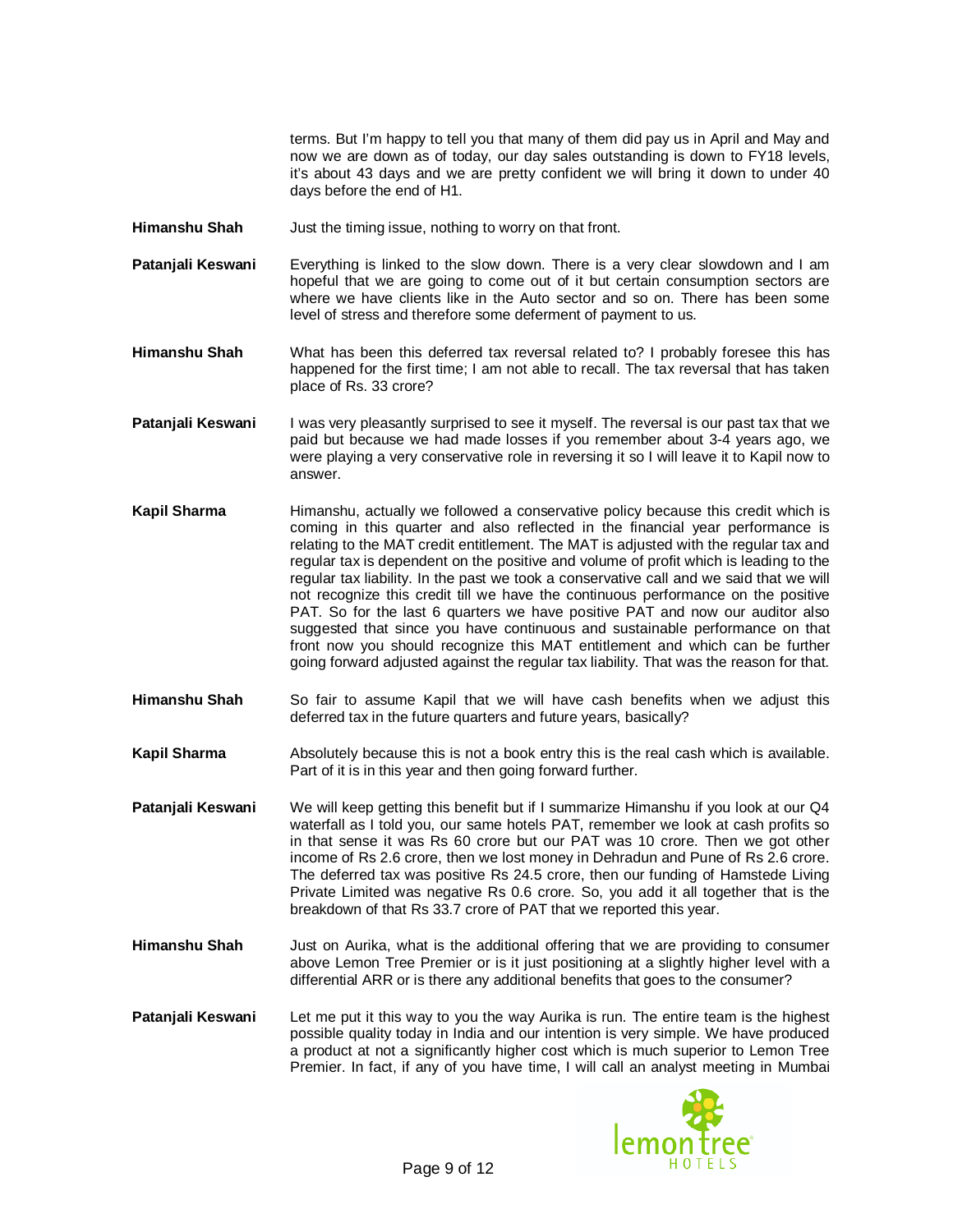when you should see our new Lemon Tree Premier in Mumbai. This is our new generation hotel, Mumbai and Pune which is the new LTP. This will give you an idea of the direction we are moving. Our intention is very simple and I am going a little again off the topic. The new Lemon Tree premier is a class pact and you have to see the Pune hotel and the Mumbai hotel to understand the difference between the old LTPs and the new LTPs and we have done this with hardly any cost increase so it's a completely redesigned product. Aurika in my opinion is two steps above, two notches above the new Lemon Tree Premier. We have also added this without a significant cost increase but what we are focusing on is extraordinary levels of service, so if I broadly say what is this product, it's an upscale product with upper upscale, super levels of service and to answer your point our expectation is a minimum increase in ARR of 50% over an any Lemon Tree Premier in that city. So Aurika for example in Udaipur will open at about Rs 12,000-14,000. We have already got a bunch of bookings which is as you can see, actually 3 times our ARR or 2.5 times our ARR. Mumbai, we expect to open at a little under Rs. 7,000 and they will stabilize this year within one of operation. So, obviously the first 6 months which is in this financial year may not be Rs 7,000 but I can promise you that next year will do over 80% occupancy at Rs.7000 in Mumbai and Aurika, Mumbai should have a 50% premium on that with 670 rooms.

- **Moderator** The next question is from the line of Amit Agarwal from Nirmal Bang.
- **Amit Agarwal** My question relates to your exposure to Jet Airways as of now and is it possible to get the money back?
- **Patanjali Keswani** We follow a conservative policy as far as exposure. Our track record is that in the last 15 years our total write down has been very-very minimal. This year for good governance we are providing for our Jet exposure, by the way it is relatively veryvery low because we managed to extract most of it before the airline shutdown but right now it would be about Rs 1.5 crore and we are going to give it another 6 months. We have provisioned part of it this year and we are going to give it 6 months more before we take a final call on how we are going to treat it because there is some chance that the airline will be revived. Now that there is a stable government it appears that large credible groups like Hindujas looking at it. Etihad is somewhat involved, so while we have provided for it and which we can always write-back we will evaluate this by end of Q3 this year. That's a time we have given ourselves with the auditors.
- **Amit Agarwal** What was the exposure in April when this airline stopped flying?
- **Patanjali Keswani** Rs. 3.5 crore.
- **Amit Agarwal** Total Rs 3.5 crore is it?
- **Patanjali Keswani** No, we collected about Rs 2 crore and now it's down to about Rs 1.5 crore.
- **Moderator** The next question is from the line of Sumant Kumar from Motilal Oswal Securities.
- **Sumant Kumar** My question is regarding Aurika, so can you talk about how the cost difference of Aurika is compared to Lemon Tree Premier?
- **Patanjali Keswani** Let me put it in a slightly different perspective; typically our project cost is in a Rs 100 crore investment say on an aggregate basis you can assume Rs 30 crore is the land cost and Rs 70 crore is the project cost which is why if you take 6% our

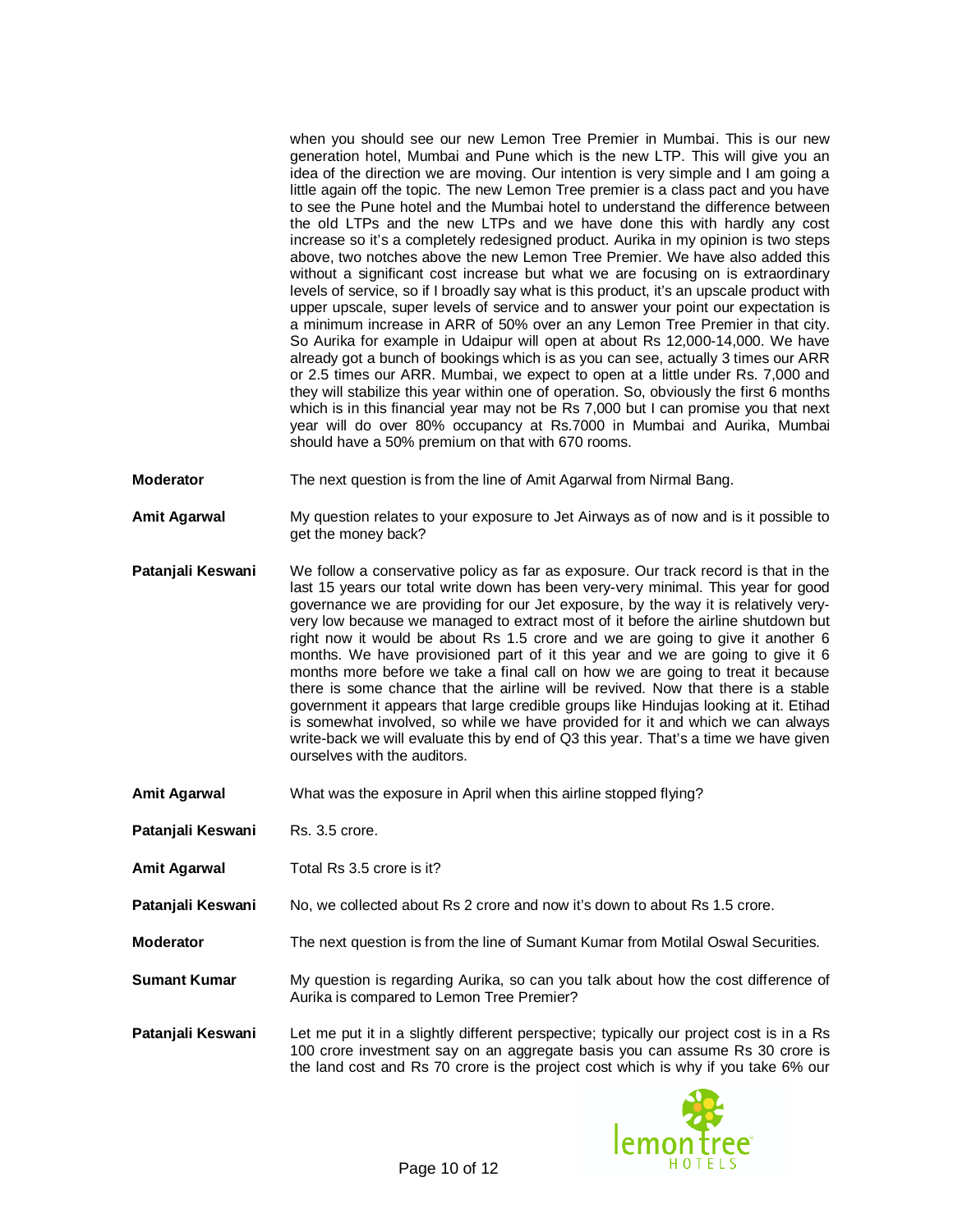depreciation is roughly 4.2% on the total project cost which is the cash shield I keep reminding you gentlemen and ladies about. Now in Aurika's case the land cost remains Rs 30 crore, that Rs 70 crore become another Rs 15-25 crore depending on what we are doing specifically. So Udaipur will be a higher cost per room than say Mumbai International Airport because we are making it very ethnic kind of hotel. To broadly answer that Rs 70 crore goes up by 30%-35%-40%. The land cost effectively remains the same per room. So that aggregates it down to a 20%-25% increase in cost but our expectation is that the ARR will be a minimum 50% higher at the same occupancy really what it means with its doubled the EBITDA for 30% more of the cost.

**Sumant Kumar** ARR will be 50% higher?

**Patanjali Keswani** Minimum, actually I'm leaving it to announce to you when I achieve it what it will be.

- **Sumant Kumar** What will be the operational cost increase?
- **Patanjali Keswani** Operational cost increase will be depending on whether it is in Udaipur or Mumbai. Mumbai will only be about a 10%, Udaipur probably be it 15-25% but keep one thing in mind cost is 50%, revenue is 100 so the revenue goes up, the ARR goes up by 50% revenue goes from 100 to 150 and cost goes up from 50 to 65-70.
- **Sumant Kumar** The major difference comes for the employee or other operating expense?
- **Patanjali Keswani** Frankly it is in all levels. It is the quality of employees we are putting there. It is the stores and supplies, the inclusives that we provide, the kind of menu that we provide which will require a higher level of food cost, the power and fuel expenses will be higher, everything will be higher. It will not be disproportionate to one cost element it will be across the board, even the bed sheet and the linen and so on.
- **Sumant Kumar** What will be the F&B and room revenue breakup for this hotel?
- **Patanjali Keswani** For Udaipur it will be higher, so normally across the board is roughly 75% room revenue and 25% other revenue, in this case it will probably be 65-35.
- **Sumant Kumar** What will be the fixed cost, variable cost breakup for this hotel?
- **Patanjali Keswani** What we do is we follow a very conservative principle, so every time we open a new hotel, we staff it as if it's half a hotel so our general managers are trained in this. So, if I am opening of 200 room hotel and in the first 6 months, I expect to do less than 50% occupancy then we staff it for 50% of the hotel. We also plan power and fuel and other expenses on that basis, so we try and minimize the fixed cost and try and maximize the variable cost which is difficult in this and as we see a ramp up in occupancies then we increase effectively you imagine we create capacity through hiring more staff. So, to give you a number when you look at Dehradun or Pune as an example our staffing is still 50% to 60% of the fully planned staffing but that's because now Pune is trending towards 50% occupancy and Dehradun which has hit 69%, I believe from  $1<sup>st</sup>$  June we are increasing the staffing.

**Moderator** As there are no further questions, I now hand the conference over to the management for the closing comments.